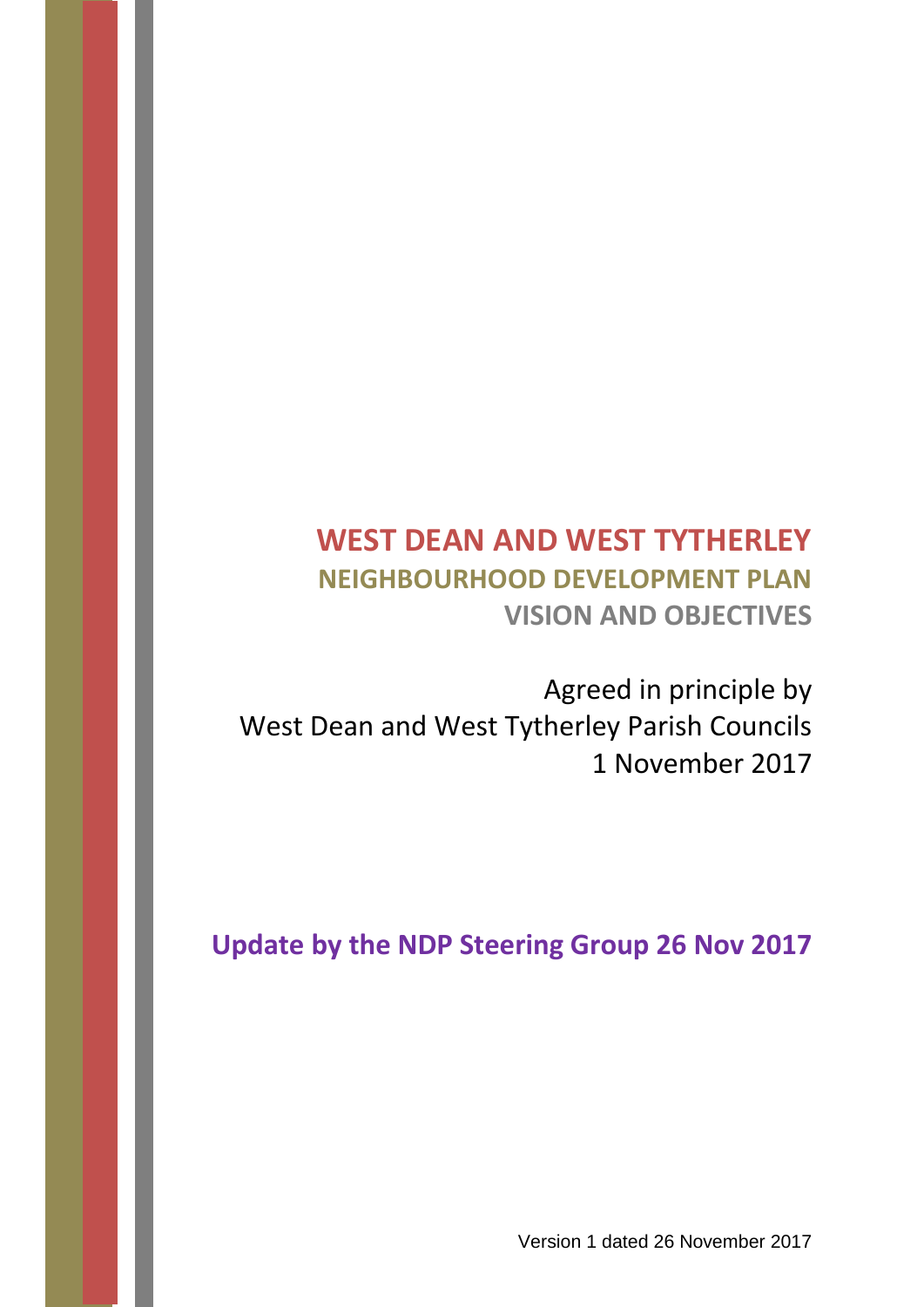| <b>Introduction</b>                                                                                                                                                                                  | $\boxed{1}$           |
|------------------------------------------------------------------------------------------------------------------------------------------------------------------------------------------------------|-----------------------|
| Vision of the West Dean and West Tytherley<br><b>Neighbourhood Development Plan</b><br><b>Objectives for the West Dean and West Tytherley</b><br><b>Neighbourhood Development Plan under themes:</b> | $\mathbf{[2]}$<br>[3] |
|                                                                                                                                                                                                      |                       |
| <b>b. Transport, Facilities and Services</b>                                                                                                                                                         |                       |
| c. Planning and Development                                                                                                                                                                          |                       |

**NOTE: The NDP website is out of date in some areas and will be updated in the next couple of weeks to reflect the vision and objectives herein and any adjustment to the overall PLAN and timescales.**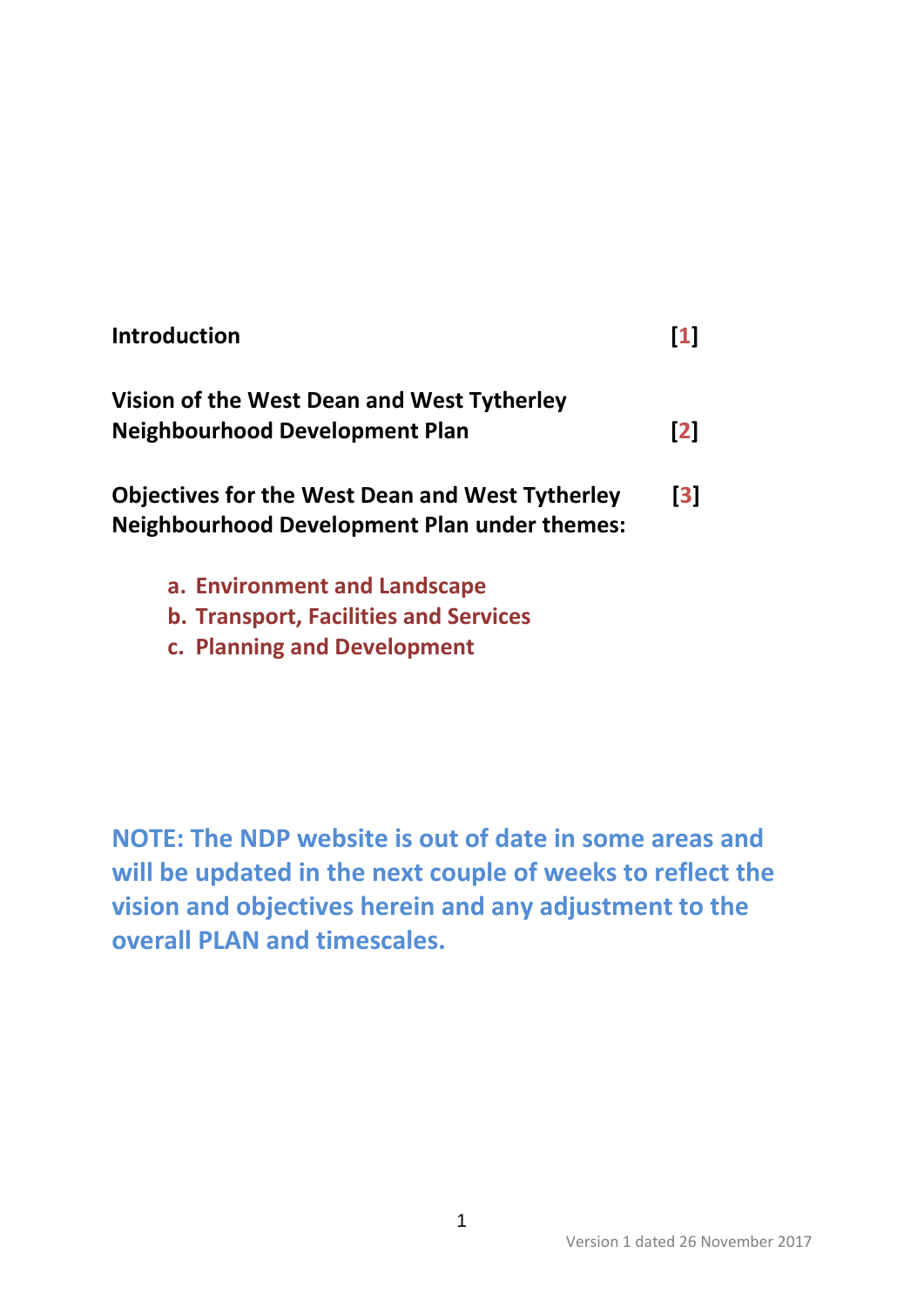#### **1.Introduction**

The West Dean and West Tytherley joint Neighbourhood Development Plan (NDP) Steering Group (SG), with guidance from Moles Consultancy, held a workshop on  $28<sup>th</sup>$  July 2017 to discuss and formulate the draft vision and objectives for the NDP. The key aims of the NDP are to:

- Create local planning policies for West Dean and West Tytherley which development proposals will need to adhere to;
- Protect against inappropriate scale of development and to provide greater guidance on how the villages should be developed in the future;
- Conserve and enhance the built and historic environment;
- Bring forward action on facilities and improvements, which are needed by the villages and
- Create sustainable communities.

Analysis of the neighbourhood wide survey and community engagement (fetes, public meetings, annual parish assemblies and Vision Meeting) is the basis for the issues identified.

The vision and objectives herein were presented to both Parish Councils (PCs) in October 2017, seeking their support for the approach being taken by the SG. Both PCs agreed the vision and objectives as a sound basis for proceeding with the NDP. The objectives are not set in concrete at this stage.

The SG next steps, assisted by the Consultant, are for the following to be produced:

- a. Character Appraisal
- b. Historic Environment Report
- c. Constraints Analysis

In support of these documents, the three SG working groups (led by Jay Greene, Jane Higgins and Alan Bannister,) are collecting further evidence under the three themes:

- a. Environment and Landscape
- b. Transport, Facilities and Services
- c. Planning and Development

A number of volunteers have already assisted greatly, for which the SG is very grateful. Over the next few months, the WGs need volunteers from both parishes for individual tasks (e.g. define demographic trends, community care needs, biodiversity areas, flood plains/risk, traffic counts, a list of businesses, public transport needs, historic sites and special sites of scientific interest).

VOLUNTEERS TO ASSIST WITH INDIVIDUAL TASK(S) ARE NEEDED. So if you feel able to participate in one or two specific tasks close to your heart (rather than committed to more demanding wider group activity/meetings) then please contact Jay, Jane or Alan. Alternatively contact Rebecca Tyson, our new Admin Clerk, at ndpadmin@wdwtplan.org.uk.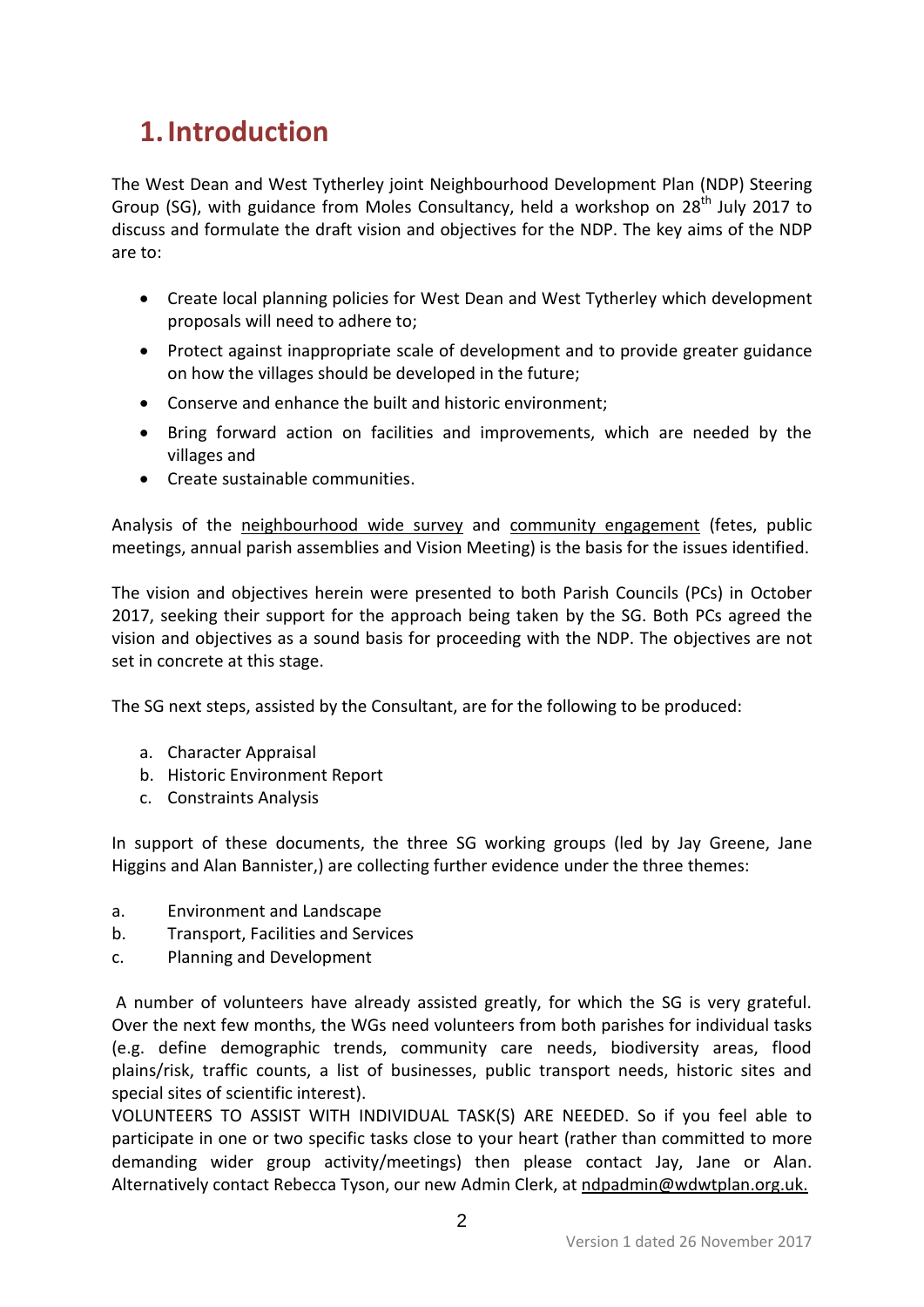### **2.Vision of the West Dean and West Tytherley Neighbourhood Development Plan (NDP)**

The vision of West Dean and West Tytherley NDP seeks to capture the purpose and aspirations for the villages. It therefore forms the basis on which the objectives and proposed policies will be formulated.

#### **The Vision is:**

**Our parishes will remain safe and welcoming communities. We will protect and enhance our exceptional rural, natural and built environment while promoting a thriving and sustainable future for all generations.**

## **3. Objectives for the West Dean and West Tytherley Neighbourhood Development Plan**

The Vision above is an important statement of what West Dean and West Tytherley parishes aspire to overall but more specific objectives are needed to deliver this.

The objectives provide a framework to deliver development and other changes that conserve and enhance the sustainability of West Dean and West Tytherley, in a balanced approach to social, economic, and environmental factors. They reflect the nature of the villages and the direction the local community wants the plan to take, especially in securing the long term future of those community and environmental assets most precious to local people. They also accept and welcome change that will enable the community to grow in a measured but sustainable way. A number of objectives which seek to address the issues identified have been grouped into themes (which align to the survey sections and the three working groups). They will be used to develop the policies that form the basis of the Plan. Some objectives may appear in more than one section.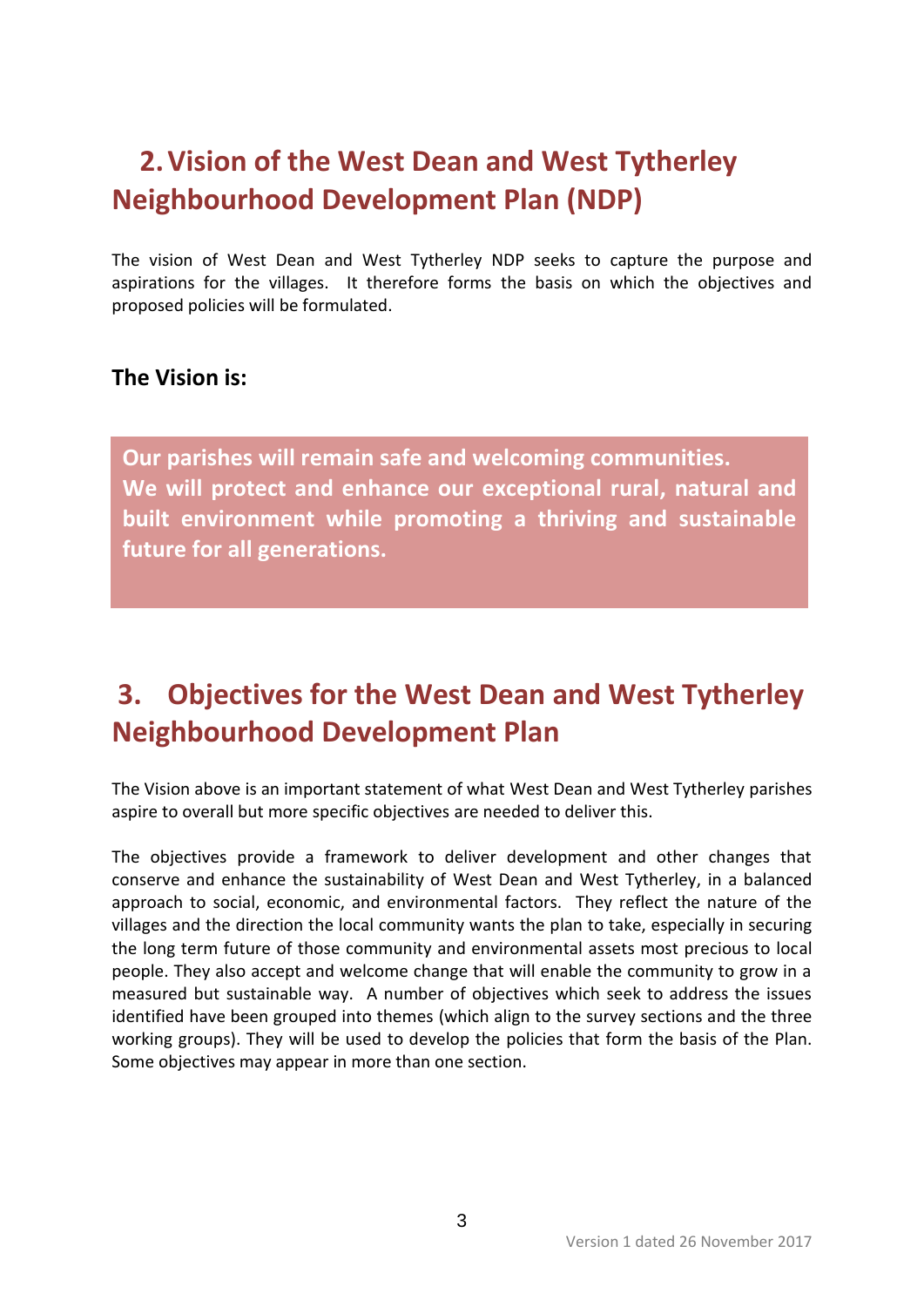#### **OBJECTIVES (not in priority order) under each theme are proposed as follows:**

#### **3a. Environment and Landscape: Objectives**

- 1. Preserve and enhance the character of the villages and their setting of a beautiful rural environment and ensure that the existing open countryside is maintained.
- 2. Conserve and enhance the historic environment in relation to buildings, landscapes and places of local cultural value.
- 3. Protect our existing conservation areas as well as the green and woodland spaces across the entire NDP area.
- 4. Conserve and enhance any sites of archaeological significance, sensitive ecology and landscape designation.
- 5. Conserve and protect our distinctive landscape which contributes to a sense of place and community, including natural features such as hedges, ditches, verges and trees.
- 6. Conserve and enhance the environment, ecosystem and biodiversity, ensuring that new development protects wild animal and plant life including habitats and appropriate movement corridors.
- 7. Improve the safety and quality of footpaths and bridleways.
- 8. Protect the natural rural views into and out of the villages.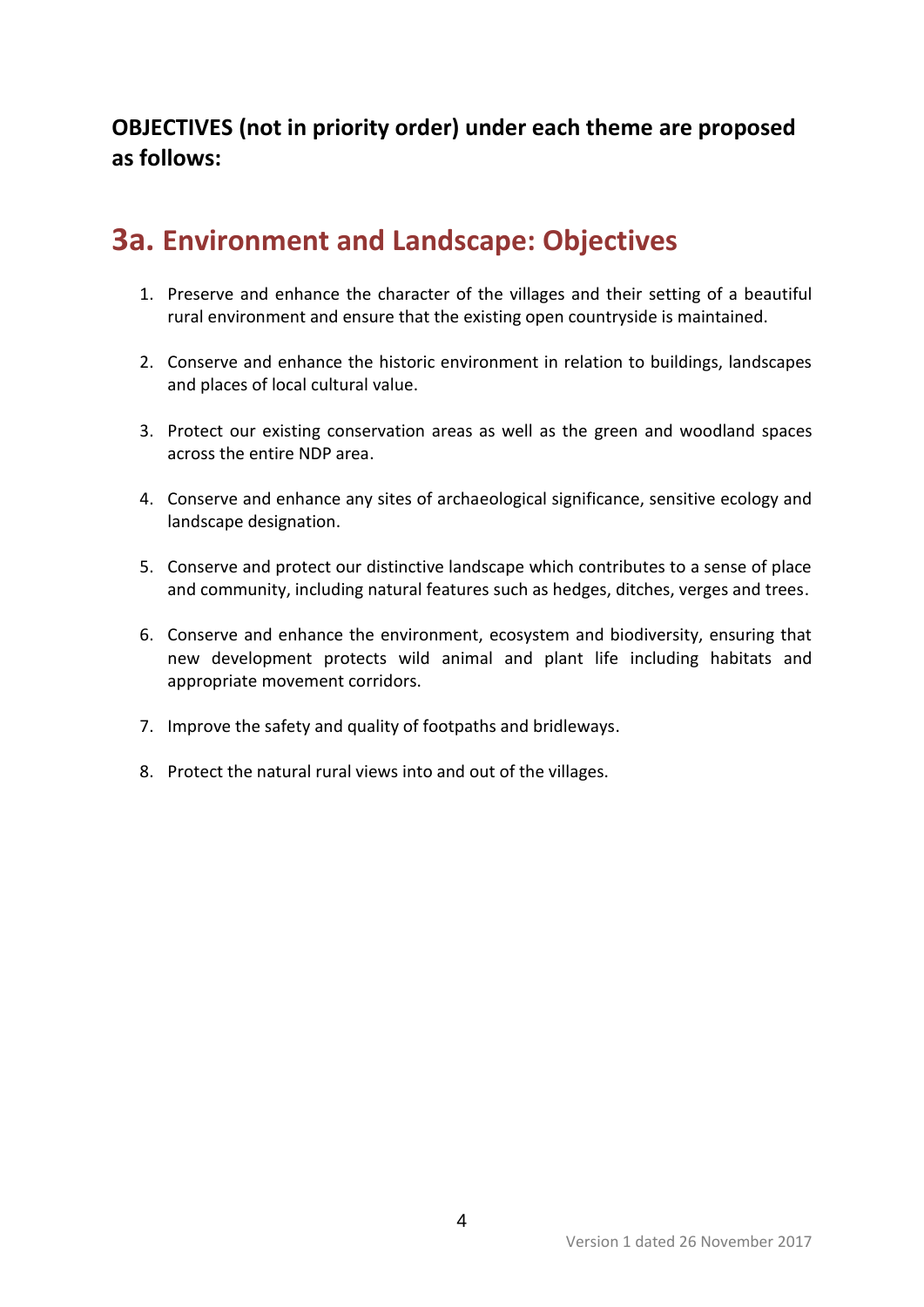#### **3b. Transport, Facilities and Services: Objectives**

- 1. Protect and improve train services which stop at Dean Station.
- 2. Provide community transport and/or improve and maintain a good bus service.
- 3. Undertake a programme of traffic calming and management both generally and specifically, to reduce the traffic speed in the villages.
- 4. Improve and maintain the footpaths in and between the villages.
- 5. Maintain the walkways and paths and ensure they are suitable and safe for everyone.
- 6. Seek and support continuous improvements in the provision of high-speed broadband and communications infrastructure for homes and businesses, providing that the siting and appearance of the proposed apparatus seek to minimise impact on the visual amenity, character or appearance of the surrounding area.
- 7. Ensure that the village benefits from sufficient utilities and services including reliable electricity and clean water.
- 8. Retain and maintain the local primary school (WT) and support wider education facilities.
- 9. Promote and encourage infrastructure improvements to help mitigate concerns about flooding and drainage issues.
- 10. Consider development opportunities and business premises to provide further employment within the village while safeguarding existing employment provision for the community.
- 11. Promote and support community activities in both settlements, including retaining the existing local pub and shop in West Tytherley.
- 12. Provide adequate appropriate car parking and access at Dean Station and also close to the village hall/school in West Tytherley.
- 13. Maintain the existing recreation grounds and promote new facilities where required or suitably sited.
- 14. Ensure that all financial contributions received by the Parish Council from developments (S106 and/or CIL) are used on projects and initiatives that meet the identified needs of the community.